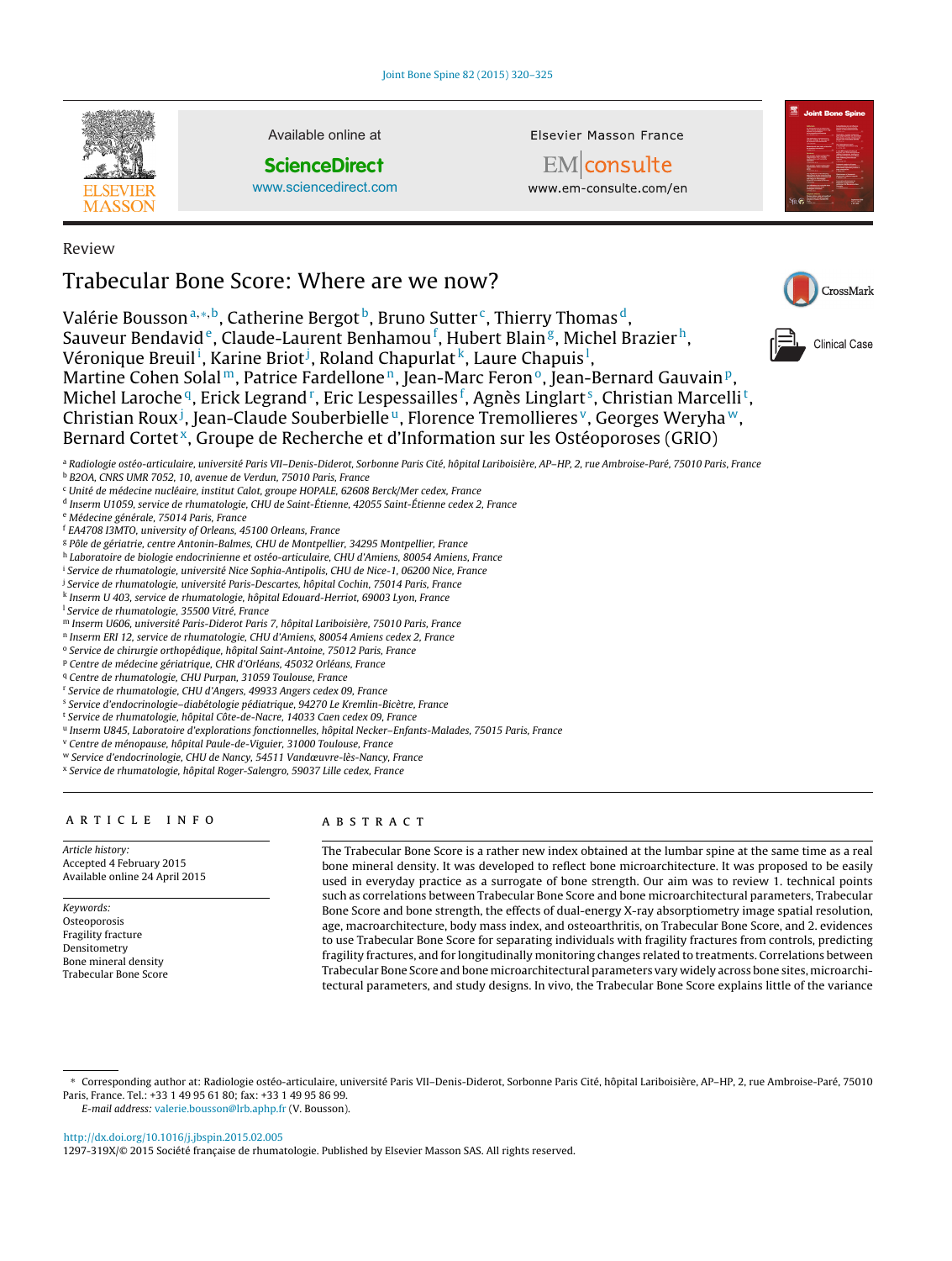in trabecular microarchitectural parameters. We emphasize that it is a texture parameter. The Trabecular Bone Score is reduced in patients with fragility fracture. Several retrospective and prospective studies have shown its discriminative ability regarding the fracture risk. When combining the areal Bone mineral Density and Trabecular Bone Score, the Trabecular Bone Score remains a predictor of fracture but not the areal Bone Mineral Density. However in prospective studies, the best predictor of fracture remains hip areal bone mineral density. Due to the lack of evidence, we recommend not to use Trabecular Bone Score for following patients treated by anti-osteoporotic drugs.

© 2015 Société française de rhumatologie. Published by Elsevier Masson SAS. All rights reserved.

#### **1. Introduction**

Areal bone mineral density (aBMD) measurement using dualenergy X-ray absorptiometry (DXA) fails to fully capture the fragility fracture risk. The Trabecular Bone Score (TBS) was developed to reflect bone microarchitecture. It analyses local gray-scale variations in 2D projection images. The method was initially described on 2D projection images of 3D micro-computed tomography ( $\mu$ CT) images [\[1\],](#page-4-0) and subsequently adapted for DXA images. TBS and aBMD are computed in the same region of interest of the lumbar spine (LS) but successively and via different methods. A high TBS value is thought to reflect a trabecular microarchitecture associated with good mechanical strength. A low TBS value, in contrast, may indicate poor-quality microarchitecture. The TBS is currently easily used in everyday practice as a surrogate of bone strength.

On behalf of GRIO, we published in 2011 a review on the TBS [\[2\].](#page-4-0) Since this, the United States Food and Drug Administration approved TBS, and numerous studies have been published, encouraging us to update our work. In the first part of the manuscript, we further focused on the question: what evidence do we have today that TBS reflects microarchitecture and perhaps bone strength? Also, we analyzed the influence of spatial resolution, demographic factors (age and body mass index), and osteoarthritis, on TBS, and finally correlations between TBS and aBMD. Much of the first part is accessible as [Appendix](#page-4-0) [A](#page-4-0) [\(S1,](#page-4-0) [S2](#page-4-0) [and](#page-4-0) [S3:](#page-4-0) [see](#page-4-0) [the](#page-4-0) [supplementary](#page-4-0) [material](#page-4-0) [associated](#page-4-0) [with](#page-4-0) [this](#page-4-0) [article](#page-4-0) [online\).](#page-4-0) The second part focused on the interest of TBS in clinical practice.

# **2. What evidence do we have today that Trabecular Bone Score computed from dual-energy X-ray absorptiometry images reflects bone microarchitecture and perhaps bone strength?**

2.1. Correlation between the Trabecular Bone Score computed from raw dual-energy X-ray absorptiometry images and microarchitectural parameters on one hand, and bone strength on the other hand, ex vivo and in vivo

Results from ex vivo studies are provided in [\[2\]](#page-4-0) as well as in Text S1 [\[3–5\].](#page-4-0)

There are few in vivo studies establishing correlations between TBS and microarchitectural parameters. In a study from Silva et al. [\[6\],](#page-4-0) 71 pre- and 44 postmenopausal women were investigated using DXA, QDR 4500A, Hologic (aBMD at lumbar spine [LS], total hip [TH], femoral neck [FN], one-third radius, and LS TBS), QCT of the spine and hip (L1-L2 vertebral body cross sectional area [CSA], trabecular vBMD at mid-vertebra, FN minimal CSA, integral, trabecular [Tb] and cortical [Ct] vBMD at the FN and TH), and HRpQCT at the radius and tibia (total vBMD, Ct.vBMD, Ct.Th, Tb.vBMD, BV/TV, Tb.N, Tb.Th, Tb.Sp). TBS correlated with all QCT indices of vBMD, with the strongest association at LS trabecular vBMD  $(r=0.664;$  $P$  < 0.001). TBS correlated with an estimate of cortical thickness at the FN and TH  $(r = 0.54; P < 0.001$  for both), but not with bone size

(CSA). The strength of the association between FN integral vBMD and TBS was even greater than the association between FN integral vBMD and LS aBMD (0.651 vs 0.508, value comparison  $P = 0.01$ ). Correlations between TBS and HRpQCT indices of vBMD at radius and tibia were weaker than those observed with QCT (at the radius r = 0.22; 0.23; 0.34 for total vBMD; cortical vBMD; trabecular vBMD respectively. At the tibia  $r = 0.34$ ; 0.52; 0.33 for total vBMD; cortical vBMD; trabecular vBMD respectively). Correlations between TBS and microstructural indices at radius and tibia ranged between 0.135 and 0.266 (absolute r values). For example, Tb.N at the radius and tibia explained 4% of the TBS variance, Tb.Sp 6%. In summary, this study indicates that TBS is correlated to vBMD but poorly to microarchitecture, perhaps due to measurements performed on different sites.

Another in vivo study [\[7\]](#page-4-0) tested correlations between TBS and microarchitectural parameters in 22 postmenopausal women with primary hyperparathyroidism (PHPT, mean age: 67 years). Correlations were observed between TBS and aBMD at the one-third and ultradistal radius ( $r = 0.43$  and 0.45;  $P = 0.047$  and 0.036), but not at the LS, TH, FN. TBS was significantly correlated with vBMD (HRpQCT) at the radius and tibia, cortical, trabecular and total (r ranged between 0.471 and 0.619), BV/TV, cortical thickness  $(r=0.453$  at the radius and  $r=0.515$  at the tibia), and whole bone stiffness. At the radius, TBS explained 25%, 21% and 10% of the variance in Tb.N, Tb.Sp and Tb.Th; at the tibia respectively 8.8%, 13.3%, and 0.3%. In addition, when body weight was included in the analyses, TBS was no longer correlated with HRpQCT indices, indicating interactions between TBS and weight. The authors also suggested a tendency for higher correlations between TBS and LS BMD when Hologic scanners were used in comparison with Lunar devices.

In summary, although TBS was proposed as a parameter reflecting bone microarchitecture, a critical point is that the correlations between TBS and bone microarchitectural parameters vary widely across bone sites, microarchitectural parameters, and study designs. In the only ex vivo published study [\[5\],](#page-4-0) TBS explains 34% and 38% of the variance in trabecular BV/TV and SMI respectively. In vivo  $[6]$ , some correlations are significant but even weaker. Based on these in vivo data, two questions remains without clear answer. Is the peripheral site for microarchitecture assessment a sufficient explanation for the weak correlations? Is there a confounding role for the interposition of soft tissues in the assessment of TBS? Concerning bone strength, TBS explains 41% of the variance in bone stiffness but does not explain a significant part of the variance in failure load [\[5\].](#page-4-0)

## 2.2. Effects of image spatial resolution

The effects of image spatial resolution  $[8,9]$ , age  $[10-17]$ , macroarchitecture [\[5,6\],](#page-4-0) body mass index [\[13,14\],](#page-5-0) and osteoarthritis [\[10,17,18\],](#page-4-0) on Trabecular Bone Score, and correlations between Trabecular Bone Score and Bone Mineral Density [\[1,7,16\]](#page-4-0) are developed in Text S2.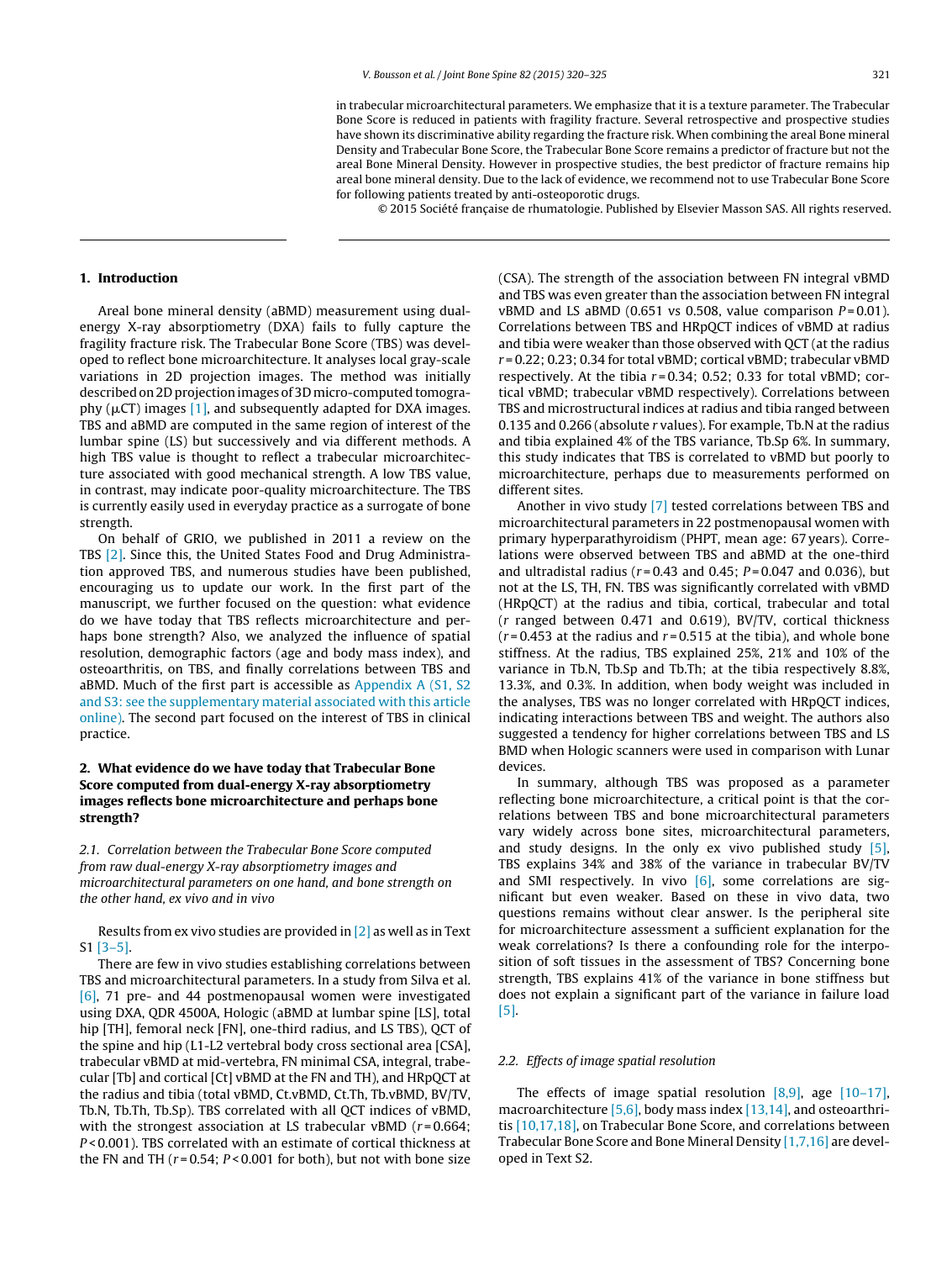# **3. What evidence do we have today that Trabecular Bone Score can be used for separating individuals with fragility fractures from controls, predicting fragility fractures, and for longitudinally monitoring changes related to treatments?**

# 3.1. Studies of the fracture-discriminating ability of Trabecular Bone Score

Five retrospective cross-sectional studies [\[11,19–22\]](#page-4-0) conclude that TBS is capable of separating individuals with fractures from controls, that the discriminative power of the TBS is similar to that of LS aBMD, and that, in some situations, combining the TBS and LS aBMD provides better discrimination than LS aBMD alone. The discriminative capability of TBS as compared with hip aBMD, that is a key point, has been less investigated.

The first cross-sectional study [\[19\]](#page-5-0) was a retrospective case-control study of 200 women, of whom 45 had fractures (radiographic vertebral fractures,  $n = 20$ ; hip fractures,  $n = 5$ ; other,  $n = 20$ ) and 155 did not. Controls were matched to cases for age and LS aBMD. aBMD and TBS were determined using a Hologic QDR 4500A machine, in the L2-L4 region, after exclusion of vertebrae with fractures or osteoarthritis. The TBS was significantly lower in the patients with fractures than in the controls (all fractures,  $P = 0.0005$ ; vertebral fractures only,  $P = 0.0004$ ). Concerning fracture discrimination, the TBS had an OR of 1.95 and an area under the ROC curve (AUC) of 0.685 for all fractures (45 fracture patients and 90 matched controls), and an OR of 2.66 and AUC of 0.776 for vertebral fractures only (20 fractured patients and 60 age and LS aBMD matched controls).

The second cross-sectional study [\[20\]](#page-5-0) was a retrospective casecontrol evaluation of the TBS as a tool for identifying patients with osteopenia and fractures. Only vertebral fractures were considered. The 81 patients with fractures were compared to the 162 other patients. Vertebral fractures were identified on radiographs. aBMD and the TBS were determined at the L1-L4 spine after exclusion of vertebrae with fractures or osteoarthritis. After adjustment on body weight, the ORs were 1.63 for LS aBMD and 1.97 for the TBS, and the AUC values differed significantly with higher AUC with TBS than with aBMD ( $P = 0.02$ ; AUC values after adjustment on body weight were not reported). When LS aBMD and weight-adjusted TBS were combined, the OR was 2.04 and the AUC (not reported) was significantly larger than for LS aBMD alone ( $P = 0.005$ ).

The third cross-sectional study [\[21\]](#page-5-0) was conducted in a population of postmenopausal women with aBMD  $T$ -scores <  $-1.0$ . Forty-two patients with vertebral fractures were compared to 126 controls. After adjustment for body weight, the ORs were 2.48 for LS aBMD and 3.81 for the TBS. No significant difference was found between the AUCs for LS aBMD alone and for the TBS alone  $(P = 0.140)$ . When LS aBMD and the TBS were used in combination (OR = 3.55), the AUC was significantly larger than with LS aBMD alone ( $P = 0.006$ ).

Among 528 patients selected from a French Fracture Liaison Service (FLS) [\[22\],](#page-5-0) 362 patients were studied with aBMD and vertebral fracture assessment (VFA) using DXA (QDR 4500A Hologic device). Prevalence of vertebral fracture was 36.7%. Performance of TBS was similar to LS aBMD and hip aBMD for the identification of patients with vertebral fracture. In the population with aBMD in the non-osteoporotic range  $(n = 173)$ , AUC of TBS for the discrimination of vertebral fracture was higher than the AUC of LS aBMD (0.671 vs 0.541,  $P = 0.035$ ) but not of hip aBMD (0.670 vs 0.585, P = 0.264). Combination of TBS and LS aBMD was superior to LS aBMD alone but with borderline significance  $(P = 0.043)$ . There was a negative correlation between TBS and spinal deformity index (SDI)  $(r = -0.31; P < 0.0001)$ . To summarize, in a study not specifically dedicated to TBS, TBS was lower in elderly patients with a recent fragility fracture evidenced by VFA than in non-fractured subjects.

A fifth cross-sectional study  $[11]$  evaluated the ability of LS TBS to discriminate subjects with hip fracture (the four previous studies dealt with vertebral fractures). The study population consisted of 83 patients with a femoral neck fracture and 108 control subjects. Significantly lower lumbar spine and hip aBMD and TBS values were found in women who had experienced a hip fracture (P<0.0001). Correlation between LS-aBMD and spine TBS was moderate  $(r = 0.41, P < 0.05)$ . LS-BMD and TBS independently discriminated fractures equally well (OR = 2.21 and 2.05, respectively) but remained less performant than aBMD at neck or at total femur (OR = 5.86 and 6.06, respectively). After adjusting for age, LSaBMD and TBS remained significant for hip fracture discrimination (OR = 1.94 and 1.71, respectively). TBS and LS-BMD combination (OR = 2.39) improved fracture risk prediction by 25%. Nevertheless, hip aBMD remained the best discriminator of hip fracture.

# 3.2. Studies of Trabecular Bone Score as a predictor of fragility fractures

Three studies [\[15,16,23,24\]](#page-5-0) reported similar capabilities of LS TBS and aBMD to predict fragility fractures.

## 3.2.1. Manitoba Cohort [\[23\]](#page-5-0)

The objective of this study published in 2011 [\[23\],](#page-5-0) was to prospectively compare TBS and LS aBMD as tools for predicting fragility fractures (Prodigy, GE-Lunar). The study used the Manitoba cohort (29,407 women aged 50 years or older). Sixteen hundred and sixty-eight women (5.67%) experienced a major osteoporotic fracture as defined in the FRAX tool. For a given LS aBMD range (normal or osteopenic or osteoporotic), the annual number of incident fractures was higher in the lowest TBS tertile. LS aBMD and TBS were weakly correlated ( $r = 0.32$ , P value not provided). Results were similar for predicting hip fractures or any of the four fracture types considered. For the four fracture types together, vertebral fractures only, and hip fractures only, the predictive ability of vertebral or femoral aBMD was significantly improved by combination with the TBS ( $P < 0.0001$  or  $P = 0.006$ ).

The results of the Manitoba study indicate that not only aBMD, but also TBS can predict the occurrence of major fractures with and without multiple adjustments. The strength of the association for assessing the risk of fracture was similar for TBS and LS aBMD. However aBMD both at the total hip and FN was a better predictor of a major fracture than TBS and than aBMD at the spine. Combining aBMD and TBS significantly increased the prediction of a major fracture suggesting that TBS and aBMD do not provide the same information. Unfortunately the authors did not study the usefulness of combining aBMD at the hip and at the spine for predicting major fractures. Also women with the lowest values of aBMD (osteoporosis according to the WHO classification) and the lowest values of TBS (lower tertile) had a 6-fold increased risk of fracture (major fracture) compared to women with the highest aBMD values (normal aBMD according to the WHO classification) and the highest TBS values (higher tertile of TBS).

#### 3.2.2. OFELY Cohort [\[15,16\]](#page-5-0)

Alumbar spine and ahip DXAexamination(QDR4500A,Hologic, USA) was done at baseline in 2000–2001. At baseline, women with incident fractures were significantly older  $(70 \pm 9 \text{ years} \text{ vs.})$  $65 \pm 8$  years), were more prone to have a personal history of fracture (30% vs 14%,  $P = 0.001$ ), had significantly lower values for LS aBMD and TH aBMD (respectively T-score,  $-1.9 \pm 1.2$  vs.  $-1.4 \pm 1.3$ and  $-1.3 \pm 0.9$  vs.  $0.7 \pm 0.9$ ,  $P < 0.001$  for both), and lower values of TBS (1.237  $\pm$  0.098 vs. 1.284  $\pm$  0.105, P < 0.001) than women without fractures.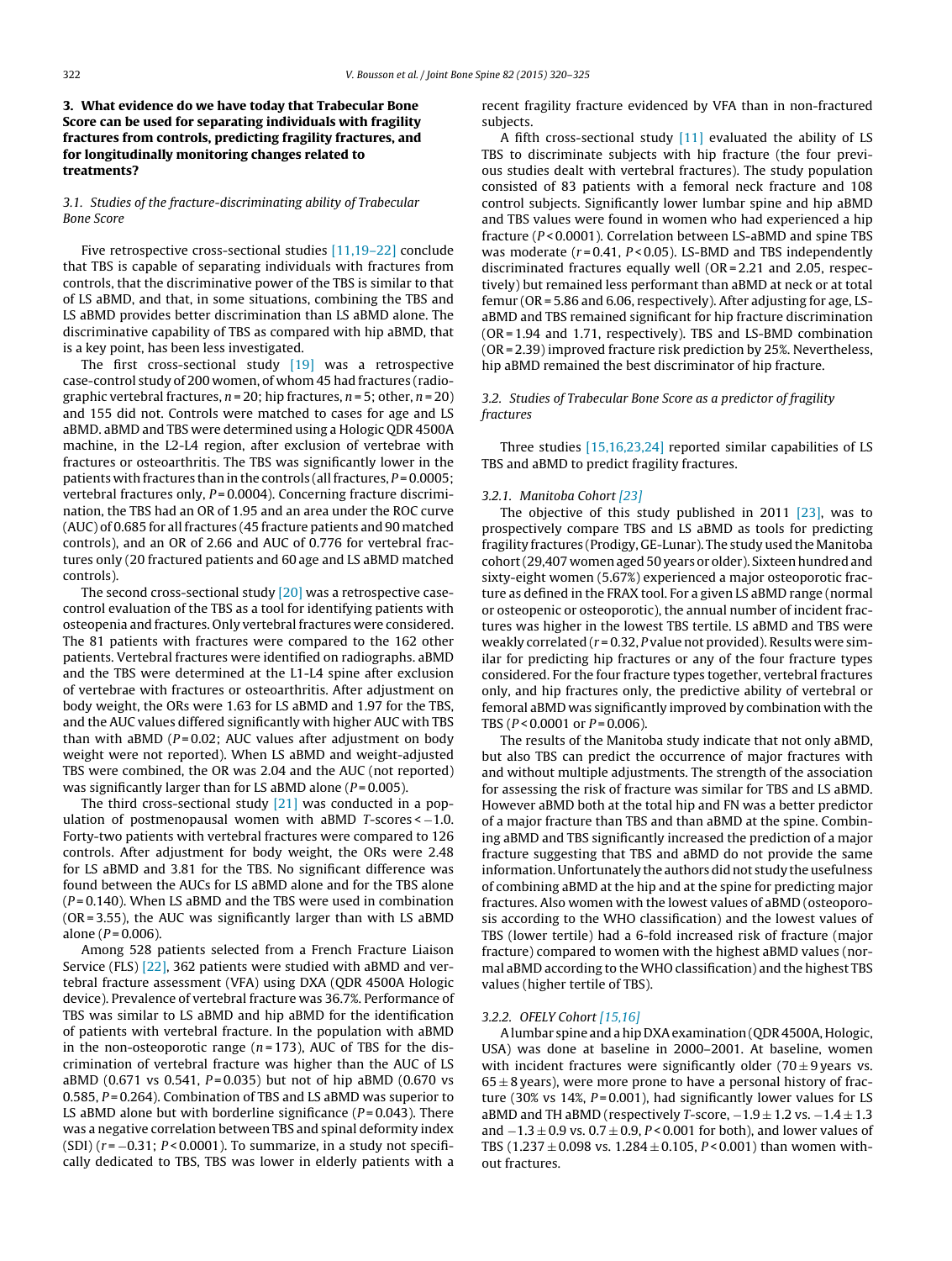Considering the WHO classification scheme, 38% of the patients with incident fractures had osteoporosis ( $n = 36/123$ ; fracture rate, 29%), 47% had osteopenia ( $n = 44/280$ , fracture rate, 16%), and 15% had normal aBMD values ( $n = 14/161$ , fracture rate, 9%) at baseline. Among patients with fractures and osteopenia, 39% were in the lowest TBS tertile ( $n = 17/89$ , fracture rate, 19.3%), and 61% of patients with fractures and osteopenia were in the middle or highest TBS tertile.

Fracture prediction was similar for LS aBMD and TBS (ORs for each 1.0 SD change, 1.6 and 1.7, respectively). LS aBMD and TBS correlated significantly with age  $(r = -0.17$  and  $r = -0.49$ , respectively; P < 0.001) and with each other, with 39% of the TBS variance being explained by the LS aBMD ( $r = 0.63$ ,  $P < 0.001$ ). After adjustment on age and presence of a prevalent fracture, adding TBS to aBMD did not significantly improve the prediction of incident fracture.

In summary, the results of the OFELY study indicate that not only aBMD, but also TBS can predict the occurrence of fragility fractures with and without multiple adjustments. When combining LS aBMD and TBS, TBS remains a predictor of fracture but not LS aBMD. TBS seems to be particularly relevant for women without osteoporosis according to the WHO classification. Indeed using a threshold of 1.209 for TBS, non osteoporotic women with low TBS had an incidence of fracture more than twice higher compared to non osteoporotic women with high TBS values. Finally, multivariate analysis showed that among three parameters: LS aBMD, TBS and TH aBMD, the sole significant predictor of fracture was TH aBMD. A striking result was that, among osteopenic patients with fractures, 39% were in the lowest TBS tertile, suggesting that the TBS may indicate bone fragility in more than one-third of patients with aBMD T-scores between −1.0 and −2.5. However after adjustment for age and the number of prevalent fractures, the TBS failed to significantly improve fragility fracture prediction over aBMD alone conversely to what was observed in the Manitoba study [\[23\].](#page-5-0)

## 3.2.3. OPUS cohort [\[24\]](#page-5-0)

The objective of this study conducted in the multicenter prospective OPUS cohort was to consider whether TBS improves the prediction of incident fractures in postmenopausal women compared with the measurement of aBMD alone. Subject with incident clinical osteoporotic fracture (or incident vertebral fracture), were older, reported more frequently a history of low trauma fracture and had more prevalent radiographic vertebral fractures and significantly lower baseline LS aBMD, FN aBMD and TBS than patients without incident clinical osteoporotic fracture (or incident vertebral fracture). For the prediction of incident clinical osteoporotic fracture, performance of TBS was significantly better than LS aBMD  $(P = 0.007)$  but similar to FN aBMD  $(P = 0.215)$  or TH aBMD  $(P = 0.08)$ or combination of TBS and aBMD (LS, FN or TH). For the prediction of radiographic vertebral fracture, performance of the combination of TBS and LS aBMD was significantly better ( $P = 0.046$ ) than that of LS aBMD alone but similar to FN aBMD and TH aBMD. In the 672 non-osteoporotic women at baseline, TBS and aBMD had similar performance for incident clinical fracture but only aBMD (not TBS) predicted incident radiographic fracture.

# 3.3. Changes in the Trabecular Bone Score related to diseases or treatments associated with bone loss

## 3.3.1. Clinical factors associated with Trabecular Bone Score [\[14\]](#page-5-0)

This study [\[14\]](#page-5-0) was conducted in the Manitoba cohort (same population as in [\[23\]\).](#page-5-0) The aim of the study was to identify clinical factors that are associated with baseline LS TBS. There was a negative correlation between TBS and age, height, weight, and BMI (r ranged from −0.10 to −0.31, P < 0.05). A positive correlation was seen between LS TBS and LS aBMD  $(r=0.33)$  and LS TBS and

FN aBMD ( $r = 0.27$ ). Multiple linear rand logistic regressions (lowest vs highest tertile of TBS) were used to define the sensitivity of TBS to other risk factors associated with osteoporosis. Only a small component of the TBS measurement (7–11%) could be explained by aBMD measurements. In multiple linear and logistic regression models, reduced LS TBS was associated with recent glucocorticoid use, prior major fracture, rheumatoid arthritis, chronic obstructive pulmonary diseases (COPD), high alcohol intake, and higher BMI. In contrast, recent osteoporosis therapy was associated with a significantly lower likelihood of reduced TBS. Similar findings were seen after adjustment for LS or FN aBMD. The conclusion of this study is that LS TBS is strongly associated with many of the known risk factors of osteoporotic fractures that are incorporated into the FRAX tool.

## 3.3.2. Diabetes [\[25\]](#page-5-0)

A retrospective cohort study included 2356 patients with a diagnosed diabetes, among the 29,407 women from the Manitoba cohort clinical registry. Diabetes (type 1 and type 2) was associated with higher aBMD at all sites but lower LS TBS in unadjusted as well as adjusted models (all P < 0.001). Major osteoporotic fractures were identified in 175 women (7.4%) with and 1493 (5.5%) without diabetes ( $P < 0.001$ ). TBS was an aBMD-independent predictor of fracture in patients with diabetes (adjusted hazard ratio 1.27) and without diabetes (hazard ratio 1.31). TBS values were lower and aBMD higher in diabetic patients. TBS better predicted occurrence of fracture than aBMD. The BMI represents a confounding factor in this robust study because three quarters of diabetic patients had a metabolic syndrome with increased abdominal fat that has been reported to lower TBS values.

#### 3.3.3. Primary hyperparathyroidism [\[7,26,27\]](#page-4-0)

TBS has been also assessed in small cohorts of patients with primary hyperparathyroidism [\[7,26,27\]](#page-4-0) (Text S3). Whereas aBMD at the lumbar spine is not different for patients with and without vertebral fracture, TBS is lower in the former compared with the latter after multiple adjustments.

### 3.3.4. Glucocorticoids [\[28,29\]](#page-5-0)

In a retrospective study of 136 Caucasian women aged 45 to 80 years on glucocorticoid therapy and 136 age-matched control women [\[28\],](#page-5-0) the subgroup on treatment for at least one year (5, 10, or 15 mg/day prednisone-equivalent) had significantly 4% lower TBS values compared to age-matched individuals not taking glucocorticoids, while there was no difference in BMD. The TBS decreased with decreasing BMD and varied according to the type and number of fractures. Indeed the TBS difference was −3.4% in patients without fractures,  $-6.2%$  in those with grade 2 or higher vertebral fractures, −4.6% in those with at least one peripheral fracture, and −7.8% in those with two or more peripheral fractures.

In another retrospective study of 140 women aged  $55.9 \pm 14$  years with rheumatoid arthritis (mean duration, 15.2  $\pm$  2 years) [\[29\]](#page-5-0) (the mean TBS was significantly lower in the 94 patients taking glucocorticoids  $[1.19 \pm 0.11]$  compared to the 46 other patients  $[P=0.03]$ ). In this population, no significant differences were found for aBMD values or vertebral fracture prevalence. Although not significantly different, the vertebral fracture prevalence was 23.9% in the non-glucocorticoid-treated group versus 13.0% in the glucocorticoid-treated group. These results are difficult to interpret due to a recruitment bias in the study population, with a higher vertebral fracture prevalence in the non-glucocorticoid-treated group. The findings are puzzling, as the TBS was lower in the group taking glucocorticoids but was not lower in the group with the highest vertebral fracture prevalence.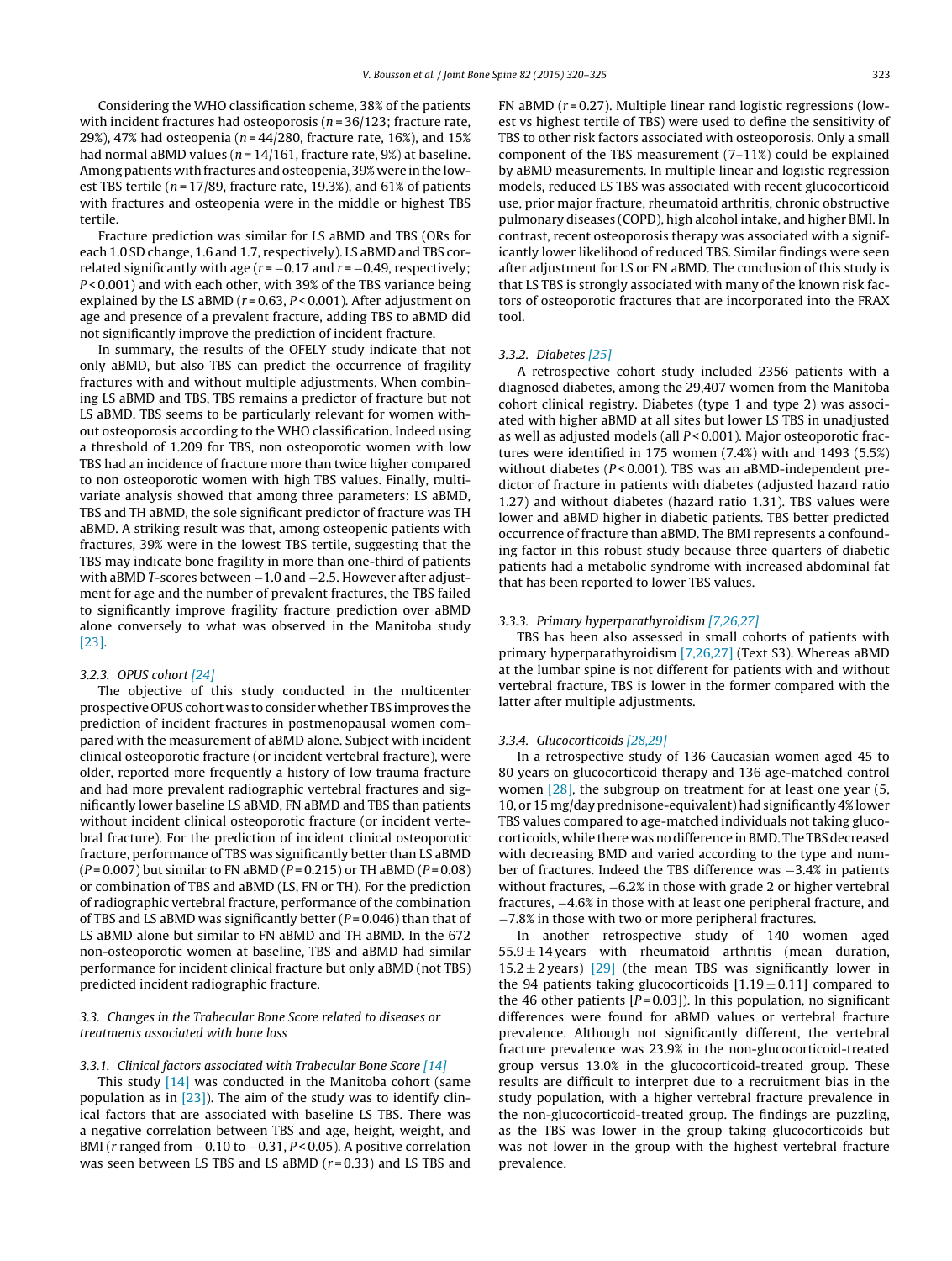#### <span id="page-4-0"></span>3.3.5. Effects of anti-resorptive agents [\[30,31\]](#page-5-0)

The objective of the study by Krieg et al. [\[30\]](#page-5-0) was to assess the sensitivity of TBS as compared to LS aBMD to detect change over time in the Manitoba cohort both for treated and untreated women. Results were presented as mean annualized change both for TBS and aBMD.

The final sample comprised 1,684 women: 534 treated (86% were on bisphosphonates) and 1,150 untreated. At baseline, treated women were older (66.1  $\pm$  8.0 years vs. 62.2  $\pm$  7.9 years, P < 0.001). Both baseline LS aBMD T-score and TBS were lower in treated women ( $P < 0.001$ ). Also, the proportion of women with prior history of major fracture was higher in treated women compared with untreated women (15.4% vs. 10.4%,  $P = 0.009$ ). Treated subjects exhibited a significant mean increase in LS aBMD: +1.86%/year  $(P < 0.002)$ . The increase in TBS was also significant: +0.20%/year, (< 0.001), but was substantially lower than for LS aBMD. The least significant change (LSC) was more frequently achieved for LS aBMD than for TBS for both untreated and treated patients. The correlation between the change in lumbar spine TBS and LS aBMD was low albeit significant in both untreated  $(r=0.11, P<0.001)$  and treated subgroups of women ( $r = 0.18$ ,  $P < 0.001$ ).

To summarize, TBS and LS aBMD changes were quite comparable for untreated women. For women treated by anti-resorptive agents, the annualized increase of both LS aBMD and TBS were significant. Nevertheless, for treated women, the mean annualized increase in LS aBMD (+1.86%) was substantially higher than the mean annualized increase of TBS (+0.2%). At the individual level, the number of untreated women below the LSC (significant decrease) was higher for LS aBMD than for TBS:  $24\%$  vs.  $18\%$  ( $P = 0.0003$ ). The number of treated women above the LSC (significant increase) was greatly higher for LS aBMD than for TBS:  $54\%$  vs.  $12\%$ ,  $P < 0.0001$ . Anyway, further research delineating the value of TBS as an index of treatment-related anti-fracture effect is clearly warranted.

A second study aimed at comparing the effects of yearly intravenous zoledronate (ZOL) versus placebo (PLB) on TBS and LS aBMD in postmenopausal women with osteoporosis [\[31\].](#page-5-0) Vertebral fractures and degenerative changes were excluded from analyses. At baseline both groups were similar in terms of age, height, weight, BMI, TBS. LS aBMD was lower  $(P=0.01)$  in ZOL group than in PLB group. In the PLB group, 19% of patients were below LSC for LS aBMD, 26% for TBS. In the ZOL group, 96% of patients showed an increase above LSC for LS aBMD, 35% for TBS. Over three years, there was a weak correlation ( $r = 0.20$ ) between LS aBMD and TBS but no correlation between the change in TBS and LS aBMD at any time. It was concluded that the subset of patients was not large enough for establishing the predictive value of TBS alone or in combination with LS aBMD with regard to fracture risk.

Finally, no study has been conducted to evaluate the responsiveness of TBS to bone forming agents.

## **4. Conclusion**

The TBS meets the need for a noninvasive method for assessing bone microarchitecture, a key determinant of bone strength. It is a quantitative value that is reproducible and easy to handle. It is a texture parameter. It does not measure the trabecular microarchitecture. The way by which TBS reflects microarchitecture in vivo is still questionable.

The TBS discriminates and predicts fragility fracture independently from and as well as or better than LS aBMD. Therefore adding TBS to LS aBMD may improve fracture prediction especially when aBMD is in the normal or osteopenic range. Such an improvement was demonstrated in the Manitoba cohort but not in the OFELY cohort. In addition, while TBS is a relevant predictive parameter for fracture risk, most of the studies have shown that the best

predictor of fracture is aBMD at the hip or at the femoral neck. Finally adding TBS to hip aBMD has not been proved to improve fracture prediction.

Several studies have shown than TBS value below 1.2 is associated with an increased risk of fracture. However, there is no currently available study indicating that this threshold is relevant for beginning an anti-osteoporotic treatment. To the best of our knowledge, no society has edited recommendations integrating the TBS because it is not clear enough if TBS supplies additional information not provided by age, prevalent fractures, and glucocorticoid exposure. Nevertheless, the work is in progress with the integration of the TBS into the FRAX tool [\[32,33\].](#page-5-0)

Finally, due to the lack of evidence, we recommend not to use TBS for following patients treated by bisphosphonates or other antiosteoporotic drugs.

### **Disclosure of interest**

S.B., C.B., H.B., V.Bo., M.B., V. Br., K.B., R.C., L.C., M.C., P.F., J.M.F., J.B.G., M.L., E.Leg., E.Les., A.L., C.M., C.R., J.C.S., B.S., T.T., F.T., and G.W. declare that they have no conflicts of interest concerning this article.

C.L.B. has been involved in several studies focused on bone texture analysis and description of the Hmean index, but stayed apart from the discussions of the GRIO concerning TBS.

B.C. has participated to one meeting organized by Medimaps during the ASBMR congress in 2013 at Minneapolis.

### **Appendix A. Supplementary data**

Supplementary material (S1, S2, S3) associated with this article can be found at [http://www.sciencedirect.com](http://www.sciencedirect.com/) and [http://dx.doi.org/10.1016/j.jbspin.2015.02.005.](http://dx.doi.org/10.1016/j.jbspin.2015.02.005)

#### **References**

- [1] [Pothuaud](http://refhub.elsevier.com/S1297-319X(15)00068-8/sbref0170) [L,](http://refhub.elsevier.com/S1297-319X(15)00068-8/sbref0170) [Carceller](http://refhub.elsevier.com/S1297-319X(15)00068-8/sbref0170) [P,](http://refhub.elsevier.com/S1297-319X(15)00068-8/sbref0170) [Hans](http://refhub.elsevier.com/S1297-319X(15)00068-8/sbref0170) [D.](http://refhub.elsevier.com/S1297-319X(15)00068-8/sbref0170) [Correlations](http://refhub.elsevier.com/S1297-319X(15)00068-8/sbref0170) [between](http://refhub.elsevier.com/S1297-319X(15)00068-8/sbref0170) [grey-level](http://refhub.elsevier.com/S1297-319X(15)00068-8/sbref0170) [variations](http://refhub.elsevier.com/S1297-319X(15)00068-8/sbref0170) [in](http://refhub.elsevier.com/S1297-319X(15)00068-8/sbref0170) [2D](http://refhub.elsevier.com/S1297-319X(15)00068-8/sbref0170) [projection](http://refhub.elsevier.com/S1297-319X(15)00068-8/sbref0170) [images](http://refhub.elsevier.com/S1297-319X(15)00068-8/sbref0170) [\(TBS\)](http://refhub.elsevier.com/S1297-319X(15)00068-8/sbref0170) [and](http://refhub.elsevier.com/S1297-319X(15)00068-8/sbref0170) [3D](http://refhub.elsevier.com/S1297-319X(15)00068-8/sbref0170) [microarchitecture:](http://refhub.elsevier.com/S1297-319X(15)00068-8/sbref0170) [applications](http://refhub.elsevier.com/S1297-319X(15)00068-8/sbref0170) [in](http://refhub.elsevier.com/S1297-319X(15)00068-8/sbref0170) [the](http://refhub.elsevier.com/S1297-319X(15)00068-8/sbref0170) [study](http://refhub.elsevier.com/S1297-319X(15)00068-8/sbref0170) [of](http://refhub.elsevier.com/S1297-319X(15)00068-8/sbref0170) [human](http://refhub.elsevier.com/S1297-319X(15)00068-8/sbref0170) [trabecular](http://refhub.elsevier.com/S1297-319X(15)00068-8/sbref0170) [bone](http://refhub.elsevier.com/S1297-319X(15)00068-8/sbref0170) [microarchitecture.](http://refhub.elsevier.com/S1297-319X(15)00068-8/sbref0170) [Bone](http://refhub.elsevier.com/S1297-319X(15)00068-8/sbref0170) [2008;42:775–87.](http://refhub.elsevier.com/S1297-319X(15)00068-8/sbref0170)
- [2] [Bousson](http://refhub.elsevier.com/S1297-319X(15)00068-8/sbref0175) [V,](http://refhub.elsevier.com/S1297-319X(15)00068-8/sbref0175) [Bergot](http://refhub.elsevier.com/S1297-319X(15)00068-8/sbref0175) [C,](http://refhub.elsevier.com/S1297-319X(15)00068-8/sbref0175) [Sutter](http://refhub.elsevier.com/S1297-319X(15)00068-8/sbref0175) [B,](http://refhub.elsevier.com/S1297-319X(15)00068-8/sbref0175) [et](http://refhub.elsevier.com/S1297-319X(15)00068-8/sbref0175) [al.](http://refhub.elsevier.com/S1297-319X(15)00068-8/sbref0175) [Trabecular](http://refhub.elsevier.com/S1297-319X(15)00068-8/sbref0175) [bone](http://refhub.elsevier.com/S1297-319X(15)00068-8/sbref0175) [score](http://refhub.elsevier.com/S1297-319X(15)00068-8/sbref0175) [\(TBS\):](http://refhub.elsevier.com/S1297-319X(15)00068-8/sbref0175) [avail](http://refhub.elsevier.com/S1297-319X(15)00068-8/sbref0175)[able](http://refhub.elsevier.com/S1297-319X(15)00068-8/sbref0175) [knowledge,](http://refhub.elsevier.com/S1297-319X(15)00068-8/sbref0175) [clinical](http://refhub.elsevier.com/S1297-319X(15)00068-8/sbref0175) [relevance,](http://refhub.elsevier.com/S1297-319X(15)00068-8/sbref0175) [and](http://refhub.elsevier.com/S1297-319X(15)00068-8/sbref0175) [future](http://refhub.elsevier.com/S1297-319X(15)00068-8/sbref0175) [prospects.](http://refhub.elsevier.com/S1297-319X(15)00068-8/sbref0175) [Osteoporos](http://refhub.elsevier.com/S1297-319X(15)00068-8/sbref0175) [Int](http://refhub.elsevier.com/S1297-319X(15)00068-8/sbref0175) [2012;23:1489–501.](http://refhub.elsevier.com/S1297-319X(15)00068-8/sbref0175)
- [3] [Pothuaud](http://refhub.elsevier.com/S1297-319X(15)00068-8/sbref0180) [L,](http://refhub.elsevier.com/S1297-319X(15)00068-8/sbref0180) [Héraud](http://refhub.elsevier.com/S1297-319X(15)00068-8/sbref0180) [A,](http://refhub.elsevier.com/S1297-319X(15)00068-8/sbref0180) [Barthe](http://refhub.elsevier.com/S1297-319X(15)00068-8/sbref0180) [N,](http://refhub.elsevier.com/S1297-319X(15)00068-8/sbref0180) [et](http://refhub.elsevier.com/S1297-319X(15)00068-8/sbref0180) [al.](http://refhub.elsevier.com/S1297-319X(15)00068-8/sbref0180) [Validation](http://refhub.elsevier.com/S1297-319X(15)00068-8/sbref0180) [of](http://refhub.elsevier.com/S1297-319X(15)00068-8/sbref0180) [2D/3D](http://refhub.elsevier.com/S1297-319X(15)00068-8/sbref0180) [generic](http://refhub.elsevier.com/S1297-319X(15)00068-8/sbref0180) [mathe](http://refhub.elsevier.com/S1297-319X(15)00068-8/sbref0180)[matical](http://refhub.elsevier.com/S1297-319X(15)00068-8/sbref0180) [relationship](http://refhub.elsevier.com/S1297-319X(15)00068-8/sbref0180) [between](http://refhub.elsevier.com/S1297-319X(15)00068-8/sbref0180) [TBS](http://refhub.elsevier.com/S1297-319X(15)00068-8/sbref0180) [as](http://refhub.elsevier.com/S1297-319X(15)00068-8/sbref0180) [assessed](http://refhub.elsevier.com/S1297-319X(15)00068-8/sbref0180) [by](http://refhub.elsevier.com/S1297-319X(15)00068-8/sbref0180) [DXA,](http://refhub.elsevier.com/S1297-319X(15)00068-8/sbref0180) [and](http://refhub.elsevier.com/S1297-319X(15)00068-8/sbref0180) [BV/TV](http://refhub.elsevier.com/S1297-319X(15)00068-8/sbref0180) [and](http://refhub.elsevier.com/S1297-319X(15)00068-8/sbref0180) [TbTh](http://refhub.elsevier.com/S1297-319X(15)00068-8/sbref0180) [as](http://refhub.elsevier.com/S1297-319X(15)00068-8/sbref0180) [assessed](http://refhub.elsevier.com/S1297-319X(15)00068-8/sbref0180) [by](http://refhub.elsevier.com/S1297-319X(15)00068-8/sbref0180) [microcomputed](http://refhub.elsevier.com/S1297-319X(15)00068-8/sbref0180) [tomography:](http://refhub.elsevier.com/S1297-319X(15)00068-8/sbref0180) [an](http://refhub.elsevier.com/S1297-319X(15)00068-8/sbref0180) [experimental](http://refhub.elsevier.com/S1297-319X(15)00068-8/sbref0180) [study](http://refhub.elsevier.com/S1297-319X(15)00068-8/sbref0180) [based](http://refhub.elsevier.com/S1297-319X(15)00068-8/sbref0180) [on](http://refhub.elsevier.com/S1297-319X(15)00068-8/sbref0180) [human](http://refhub.elsevier.com/S1297-319X(15)00068-8/sbref0180) [cadaver](http://refhub.elsevier.com/S1297-319X(15)00068-8/sbref0180) [vertebrae.](http://refhub.elsevier.com/S1297-319X(15)00068-8/sbref0180) [Montreal](http://refhub.elsevier.com/S1297-319X(15)00068-8/sbref0180) [Canada:](http://refhub.elsevier.com/S1297-319X(15)00068-8/sbref0180) [ASBMR;](http://refhub.elsevier.com/S1297-319X(15)00068-8/sbref0180) [2008.](http://refhub.elsevier.com/S1297-319X(15)00068-8/sbref0180)
- [4] [Pothuaud](http://refhub.elsevier.com/S1297-319X(15)00068-8/sbref0185) [L,](http://refhub.elsevier.com/S1297-319X(15)00068-8/sbref0185) Héraud A, [Carceller](http://refhub.elsevier.com/S1297-319X(15)00068-8/sbref0185) [P,](http://refhub.elsevier.com/S1297-319X(15)00068-8/sbref0185) [et](http://refhub.elsevier.com/S1297-319X(15)00068-8/sbref0185) [al.](http://refhub.elsevier.com/S1297-319X(15)00068-8/sbref0185) [TBS](http://refhub.elsevier.com/S1297-319X(15)00068-8/sbref0185) of the AP [spine](http://refhub.elsevier.com/S1297-319X(15)00068-8/sbref0185) [as](http://refhub.elsevier.com/S1297-319X(15)00068-8/sbref0185) [assessed](http://refhub.elsevier.com/S1297-319X(15)00068-8/sbref0185) [by](http://refhub.elsevier.com/S1297-319X(15)00068-8/sbref0185) DXA is [correlated](http://refhub.elsevier.com/S1297-319X(15)00068-8/sbref0185) [with](http://refhub.elsevier.com/S1297-319X(15)00068-8/sbref0185) [3D](http://refhub.elsevier.com/S1297-319X(15)00068-8/sbref0185) [bone](http://refhub.elsevier.com/S1297-319X(15)00068-8/sbref0185) [microarchitecture](http://refhub.elsevier.com/S1297-319X(15)00068-8/sbref0185) [parameters:](http://refhub.elsevier.com/S1297-319X(15)00068-8/sbref0185) [an](http://refhub.elsevier.com/S1297-319X(15)00068-8/sbref0185) [experimental](http://refhub.elsevier.com/S1297-319X(15)00068-8/sbref0185) [study](http://refhub.elsevier.com/S1297-319X(15)00068-8/sbref0185) [based](http://refhub.elsevier.com/S1297-319X(15)00068-8/sbref0185) [on](http://refhub.elsevier.com/S1297-319X(15)00068-8/sbref0185) [human](http://refhub.elsevier.com/S1297-319X(15)00068-8/sbref0185) [cadaver](http://refhub.elsevier.com/S1297-319X(15)00068-8/sbref0185) [vertebrae.](http://refhub.elsevier.com/S1297-319X(15)00068-8/sbref0185) [Barcelona,](http://refhub.elsevier.com/S1297-319X(15)00068-8/sbref0185) [Espagna:](http://refhub.elsevier.com/S1297-319X(15)00068-8/sbref0185) [ECTS;](http://refhub.elsevier.com/S1297-319X(15)00068-8/sbref0185) [2008.](http://refhub.elsevier.com/S1297-319X(15)00068-8/sbref0185)
- [5] [Roux](http://refhub.elsevier.com/S1297-319X(15)00068-8/sbref0190) [JP,](http://refhub.elsevier.com/S1297-319X(15)00068-8/sbref0190) [Wegrzyn](http://refhub.elsevier.com/S1297-319X(15)00068-8/sbref0190) [J,](http://refhub.elsevier.com/S1297-319X(15)00068-8/sbref0190) [Boutroy](http://refhub.elsevier.com/S1297-319X(15)00068-8/sbref0190) [S,](http://refhub.elsevier.com/S1297-319X(15)00068-8/sbref0190) [et](http://refhub.elsevier.com/S1297-319X(15)00068-8/sbref0190) [al.](http://refhub.elsevier.com/S1297-319X(15)00068-8/sbref0190) [The](http://refhub.elsevier.com/S1297-319X(15)00068-8/sbref0190) [predictive](http://refhub.elsevier.com/S1297-319X(15)00068-8/sbref0190) [value](http://refhub.elsevier.com/S1297-319X(15)00068-8/sbref0190) [of](http://refhub.elsevier.com/S1297-319X(15)00068-8/sbref0190) [trabecular](http://refhub.elsevier.com/S1297-319X(15)00068-8/sbref0190) [bone](http://refhub.elsevier.com/S1297-319X(15)00068-8/sbref0190) [score](http://refhub.elsevier.com/S1297-319X(15)00068-8/sbref0190) [\(TBS\)](http://refhub.elsevier.com/S1297-319X(15)00068-8/sbref0190) [on](http://refhub.elsevier.com/S1297-319X(15)00068-8/sbref0190) [whole](http://refhub.elsevier.com/S1297-319X(15)00068-8/sbref0190) [lumbar](http://refhub.elsevier.com/S1297-319X(15)00068-8/sbref0190) [vertebraemechanics:](http://refhub.elsevier.com/S1297-319X(15)00068-8/sbref0190) [anex](http://refhub.elsevier.com/S1297-319X(15)00068-8/sbref0190) [vivo](http://refhub.elsevier.com/S1297-319X(15)00068-8/sbref0190) [study.](http://refhub.elsevier.com/S1297-319X(15)00068-8/sbref0190) [Osteoporos](http://refhub.elsevier.com/S1297-319X(15)00068-8/sbref0190) [Int](http://refhub.elsevier.com/S1297-319X(15)00068-8/sbref0190) [2013;24:2455](http://refhub.elsevier.com/S1297-319X(15)00068-8/sbref0190)–[60.](http://refhub.elsevier.com/S1297-319X(15)00068-8/sbref0190)
- [6] [Silva](http://refhub.elsevier.com/S1297-319X(15)00068-8/sbref0195) [BC,](http://refhub.elsevier.com/S1297-319X(15)00068-8/sbref0195) [Walker](http://refhub.elsevier.com/S1297-319X(15)00068-8/sbref0195) [MD,](http://refhub.elsevier.com/S1297-319X(15)00068-8/sbref0195) [Abraham](http://refhub.elsevier.com/S1297-319X(15)00068-8/sbref0195) [A,](http://refhub.elsevier.com/S1297-319X(15)00068-8/sbref0195) [et](http://refhub.elsevier.com/S1297-319X(15)00068-8/sbref0195) [al.](http://refhub.elsevier.com/S1297-319X(15)00068-8/sbref0195) [Trabecular](http://refhub.elsevier.com/S1297-319X(15)00068-8/sbref0195) [bone](http://refhub.elsevier.com/S1297-319X(15)00068-8/sbref0195) [score](http://refhub.elsevier.com/S1297-319X(15)00068-8/sbref0195) [is](http://refhub.elsevier.com/S1297-319X(15)00068-8/sbref0195) [associated](http://refhub.elsevier.com/S1297-319X(15)00068-8/sbref0195) [with](http://refhub.elsevier.com/S1297-319X(15)00068-8/sbref0195) [volumetric](http://refhub.elsevier.com/S1297-319X(15)00068-8/sbref0195) [bone](http://refhub.elsevier.com/S1297-319X(15)00068-8/sbref0195) [density](http://refhub.elsevier.com/S1297-319X(15)00068-8/sbref0195) [and](http://refhub.elsevier.com/S1297-319X(15)00068-8/sbref0195) [microarchitecture](http://refhub.elsevier.com/S1297-319X(15)00068-8/sbref0195) [as](http://refhub.elsevier.com/S1297-319X(15)00068-8/sbref0195) [assessed](http://refhub.elsevier.com/S1297-319X(15)00068-8/sbref0195) [by](http://refhub.elsevier.com/S1297-319X(15)00068-8/sbref0195) [central](http://refhub.elsevier.com/S1297-319X(15)00068-8/sbref0195) [QCT](http://refhub.elsevier.com/S1297-319X(15)00068-8/sbref0195) [and](http://refhub.elsevier.com/S1297-319X(15)00068-8/sbref0195) [HRpQCT](http://refhub.elsevier.com/S1297-319X(15)00068-8/sbref0195) [in](http://refhub.elsevier.com/S1297-319X(15)00068-8/sbref0195) [Chinese](http://refhub.elsevier.com/S1297-319X(15)00068-8/sbref0195) [American](http://refhub.elsevier.com/S1297-319X(15)00068-8/sbref0195) [and](http://refhub.elsevier.com/S1297-319X(15)00068-8/sbref0195) [white](http://refhub.elsevier.com/S1297-319X(15)00068-8/sbref0195) [women.](http://refhub.elsevier.com/S1297-319X(15)00068-8/sbref0195) [J](http://refhub.elsevier.com/S1297-319X(15)00068-8/sbref0195) [Clin](http://refhub.elsevier.com/S1297-319X(15)00068-8/sbref0195) [Densitom](http://refhub.elsevier.com/S1297-319X(15)00068-8/sbref0195) [2013;16:554](http://refhub.elsevier.com/S1297-319X(15)00068-8/sbref0195)–[61.](http://refhub.elsevier.com/S1297-319X(15)00068-8/sbref0195)
- [7] [Silva](http://refhub.elsevier.com/S1297-319X(15)00068-8/sbref0200) [BC,](http://refhub.elsevier.com/S1297-319X(15)00068-8/sbref0200) [Boutroy](http://refhub.elsevier.com/S1297-319X(15)00068-8/sbref0200) [S,](http://refhub.elsevier.com/S1297-319X(15)00068-8/sbref0200) [Zhang](http://refhub.elsevier.com/S1297-319X(15)00068-8/sbref0200) [C,](http://refhub.elsevier.com/S1297-319X(15)00068-8/sbref0200) [et](http://refhub.elsevier.com/S1297-319X(15)00068-8/sbref0200) [al.](http://refhub.elsevier.com/S1297-319X(15)00068-8/sbref0200) [Trabecular](http://refhub.elsevier.com/S1297-319X(15)00068-8/sbref0200) [bone](http://refhub.elsevier.com/S1297-319X(15)00068-8/sbref0200) [score](http://refhub.elsevier.com/S1297-319X(15)00068-8/sbref0200) [\(TBS\)-a](http://refhub.elsevier.com/S1297-319X(15)00068-8/sbref0200) [novel](http://refhub.elsevier.com/S1297-319X(15)00068-8/sbref0200) [method](http://refhub.elsevier.com/S1297-319X(15)00068-8/sbref0200) [to](http://refhub.elsevier.com/S1297-319X(15)00068-8/sbref0200) [evaluate](http://refhub.elsevier.com/S1297-319X(15)00068-8/sbref0200) [bone](http://refhub.elsevier.com/S1297-319X(15)00068-8/sbref0200) [microarchitectural](http://refhub.elsevier.com/S1297-319X(15)00068-8/sbref0200) [texture](http://refhub.elsevier.com/S1297-319X(15)00068-8/sbref0200) [in](http://refhub.elsevier.com/S1297-319X(15)00068-8/sbref0200) [patients](http://refhub.elsevier.com/S1297-319X(15)00068-8/sbref0200) [with](http://refhub.elsevier.com/S1297-319X(15)00068-8/sbref0200) [primary](http://refhub.elsevier.com/S1297-319X(15)00068-8/sbref0200) [hyper](http://refhub.elsevier.com/S1297-319X(15)00068-8/sbref0200)[parathyroidism.](http://refhub.elsevier.com/S1297-319X(15)00068-8/sbref0200) [J](http://refhub.elsevier.com/S1297-319X(15)00068-8/sbref0200) [Clin](http://refhub.elsevier.com/S1297-319X(15)00068-8/sbref0200) [Endocrinol](http://refhub.elsevier.com/S1297-319X(15)00068-8/sbref0200) [Metab](http://refhub.elsevier.com/S1297-319X(15)00068-8/sbref0200) [2013;98:1963](http://refhub.elsevier.com/S1297-319X(15)00068-8/sbref0200)–[70.](http://refhub.elsevier.com/S1297-319X(15)00068-8/sbref0200)
- [8] [Winzenrieth](http://refhub.elsevier.com/S1297-319X(15)00068-8/sbref0205) [R,](http://refhub.elsevier.com/S1297-319X(15)00068-8/sbref0205) [Piveteau](http://refhub.elsevier.com/S1297-319X(15)00068-8/sbref0205) [T,](http://refhub.elsevier.com/S1297-319X(15)00068-8/sbref0205) [Hans](http://refhub.elsevier.com/S1297-319X(15)00068-8/sbref0205) [D.](http://refhub.elsevier.com/S1297-319X(15)00068-8/sbref0205) [Evaluation](http://refhub.elsevier.com/S1297-319X(15)00068-8/sbref0205) [des](http://refhub.elsevier.com/S1297-319X(15)00068-8/sbref0205) [corrélations](http://refhub.elsevier.com/S1297-319X(15)00068-8/sbref0205) [entre](http://refhub.elsevier.com/S1297-319X(15)00068-8/sbref0205) [les](http://refhub.elsevier.com/S1297-319X(15)00068-8/sbref0205) [paramètres](http://refhub.elsevier.com/S1297-319X(15)00068-8/sbref0205) [de](http://refhub.elsevier.com/S1297-319X(15)00068-8/sbref0205) [microarchitecture](http://refhub.elsevier.com/S1297-319X(15)00068-8/sbref0205) [3DmCT](http://refhub.elsevier.com/S1297-319X(15)00068-8/sbref0205) [et](http://refhub.elsevier.com/S1297-319X(15)00068-8/sbref0205) [TBS:](http://refhub.elsevier.com/S1297-319X(15)00068-8/sbref0205) [effet](http://refhub.elsevier.com/S1297-319X(15)00068-8/sbref0205) [de](http://refhub.elsevier.com/S1297-319X(15)00068-8/sbref0205) [la](http://refhub.elsevier.com/S1297-319X(15)00068-8/sbref0205) [résolution](http://refhub.elsevier.com/S1297-319X(15)00068-8/sbref0205) [et](http://refhub.elsevier.com/S1297-319X(15)00068-8/sbref0205) [cor](http://refhub.elsevier.com/S1297-319X(15)00068-8/sbref0205)[rélation](http://refhub.elsevier.com/S1297-319X(15)00068-8/sbref0205) [avec](http://refhub.elsevier.com/S1297-319X(15)00068-8/sbref0205) [les](http://refhub.elsevier.com/S1297-319X(15)00068-8/sbref0205) [mesures](http://refhub.elsevier.com/S1297-319X(15)00068-8/sbref0205) [TBS](http://refhub.elsevier.com/S1297-319X(15)00068-8/sbref0205) [DXA.](http://refhub.elsevier.com/S1297-319X(15)00068-8/sbref0205) [Paris,](http://refhub.elsevier.com/S1297-319X(15)00068-8/sbref0205) [France:](http://refhub.elsevier.com/S1297-319X(15)00068-8/sbref0205) [SFR;](http://refhub.elsevier.com/S1297-319X(15)00068-8/sbref0205) [2010.](http://refhub.elsevier.com/S1297-319X(15)00068-8/sbref0205)
- [9] [Winzenrieth](http://refhub.elsevier.com/S1297-319X(15)00068-8/sbref0210) [R,](http://refhub.elsevier.com/S1297-319X(15)00068-8/sbref0210) [Michelet](http://refhub.elsevier.com/S1297-319X(15)00068-8/sbref0210) [F,](http://refhub.elsevier.com/S1297-319X(15)00068-8/sbref0210) [Hans](http://refhub.elsevier.com/S1297-319X(15)00068-8/sbref0210) [D.](http://refhub.elsevier.com/S1297-319X(15)00068-8/sbref0210) [Three-dimensional](http://refhub.elsevier.com/S1297-319X(15)00068-8/sbref0210) [\(3D\)](http://refhub.elsevier.com/S1297-319X(15)00068-8/sbref0210) [microarchitecture](http://refhub.elsevier.com/S1297-319X(15)00068-8/sbref0210) [correlations](http://refhub.elsevier.com/S1297-319X(15)00068-8/sbref0210) [with](http://refhub.elsevier.com/S1297-319X(15)00068-8/sbref0210) [2D](http://refhub.elsevier.com/S1297-319X(15)00068-8/sbref0210) [projection](http://refhub.elsevier.com/S1297-319X(15)00068-8/sbref0210) [image](http://refhub.elsevier.com/S1297-319X(15)00068-8/sbref0210) [gray-level](http://refhub.elsevier.com/S1297-319X(15)00068-8/sbref0210) [variations](http://refhub.elsevier.com/S1297-319X(15)00068-8/sbref0210) [assessed](http://refhub.elsevier.com/S1297-319X(15)00068-8/sbref0210) [by](http://refhub.elsevier.com/S1297-319X(15)00068-8/sbref0210) [tra](http://refhub.elsevier.com/S1297-319X(15)00068-8/sbref0210)[becular](http://refhub.elsevier.com/S1297-319X(15)00068-8/sbref0210) [bone](http://refhub.elsevier.com/S1297-319X(15)00068-8/sbref0210) [score](http://refhub.elsevier.com/S1297-319X(15)00068-8/sbref0210) [using](http://refhub.elsevier.com/S1297-319X(15)00068-8/sbref0210) [high-resolution](http://refhub.elsevier.com/S1297-319X(15)00068-8/sbref0210) [computed](http://refhub.elsevier.com/S1297-319X(15)00068-8/sbref0210) [tomographic](http://refhub.elsevier.com/S1297-319X(15)00068-8/sbref0210) [acquisitions:](http://refhub.elsevier.com/S1297-319X(15)00068-8/sbref0210) [effects](http://refhub.elsevier.com/S1297-319X(15)00068-8/sbref0210) [of](http://refhub.elsevier.com/S1297-319X(15)00068-8/sbref0210) [resolution](http://refhub.elsevier.com/S1297-319X(15)00068-8/sbref0210) [and](http://refhub.elsevier.com/S1297-319X(15)00068-8/sbref0210) [noise.](http://refhub.elsevier.com/S1297-319X(15)00068-8/sbref0210) [J](http://refhub.elsevier.com/S1297-319X(15)00068-8/sbref0210) [Clin](http://refhub.elsevier.com/S1297-319X(15)00068-8/sbref0210) [Densitom](http://refhub.elsevier.com/S1297-319X(15)00068-8/sbref0210) [2013;16:287](http://refhub.elsevier.com/S1297-319X(15)00068-8/sbref0210)–[96.](http://refhub.elsevier.com/S1297-319X(15)00068-8/sbref0210)
- [10] [Dufour](http://refhub.elsevier.com/S1297-319X(15)00068-8/sbref0215) [R,](http://refhub.elsevier.com/S1297-319X(15)00068-8/sbref0215) [Winzenrieth](http://refhub.elsevier.com/S1297-319X(15)00068-8/sbref0215) [R,](http://refhub.elsevier.com/S1297-319X(15)00068-8/sbref0215) [Heraud](http://refhub.elsevier.com/S1297-319X(15)00068-8/sbref0215) [A,](http://refhub.elsevier.com/S1297-319X(15)00068-8/sbref0215) [et](http://refhub.elsevier.com/S1297-319X(15)00068-8/sbref0215) [al.](http://refhub.elsevier.com/S1297-319X(15)00068-8/sbref0215) [Generation](http://refhub.elsevier.com/S1297-319X(15)00068-8/sbref0215) [and](http://refhub.elsevier.com/S1297-319X(15)00068-8/sbref0215) [validation](http://refhub.elsevier.com/S1297-319X(15)00068-8/sbref0215) [of](http://refhub.elsevier.com/S1297-319X(15)00068-8/sbref0215) [a](http://refhub.elsevier.com/S1297-319X(15)00068-8/sbref0215) [nor](http://refhub.elsevier.com/S1297-319X(15)00068-8/sbref0215)[mative,](http://refhub.elsevier.com/S1297-319X(15)00068-8/sbref0215) [age-specific](http://refhub.elsevier.com/S1297-319X(15)00068-8/sbref0215) [reference](http://refhub.elsevier.com/S1297-319X(15)00068-8/sbref0215) [curve](http://refhub.elsevier.com/S1297-319X(15)00068-8/sbref0215) [for](http://refhub.elsevier.com/S1297-319X(15)00068-8/sbref0215) [lumbar](http://refhub.elsevier.com/S1297-319X(15)00068-8/sbref0215) [spine](http://refhub.elsevier.com/S1297-319X(15)00068-8/sbref0215) [trabecular](http://refhub.elsevier.com/S1297-319X(15)00068-8/sbref0215) [bone](http://refhub.elsevier.com/S1297-319X(15)00068-8/sbref0215) [score](http://refhub.elsevier.com/S1297-319X(15)00068-8/sbref0215) [\(TBS\)](http://refhub.elsevier.com/S1297-319X(15)00068-8/sbref0215) [in](http://refhub.elsevier.com/S1297-319X(15)00068-8/sbref0215) [French](http://refhub.elsevier.com/S1297-319X(15)00068-8/sbref0215) [women.](http://refhub.elsevier.com/S1297-319X(15)00068-8/sbref0215) [Osteoporos](http://refhub.elsevier.com/S1297-319X(15)00068-8/sbref0215) [Int](http://refhub.elsevier.com/S1297-319X(15)00068-8/sbref0215) [2013;24:2837](http://refhub.elsevier.com/S1297-319X(15)00068-8/sbref0215)–[46.](http://refhub.elsevier.com/S1297-319X(15)00068-8/sbref0215)
- [11] [Del](http://refhub.elsevier.com/S1297-319X(15)00068-8/sbref0220) [Rio](http://refhub.elsevier.com/S1297-319X(15)00068-8/sbref0220) [LM,](http://refhub.elsevier.com/S1297-319X(15)00068-8/sbref0220) [Winzenrieth](http://refhub.elsevier.com/S1297-319X(15)00068-8/sbref0220) [R,](http://refhub.elsevier.com/S1297-319X(15)00068-8/sbref0220) [Cormier](http://refhub.elsevier.com/S1297-319X(15)00068-8/sbref0220) [C,](http://refhub.elsevier.com/S1297-319X(15)00068-8/sbref0220) [et](http://refhub.elsevier.com/S1297-319X(15)00068-8/sbref0220) [al.](http://refhub.elsevier.com/S1297-319X(15)00068-8/sbref0220) [Is](http://refhub.elsevier.com/S1297-319X(15)00068-8/sbref0220) [bone](http://refhub.elsevier.com/S1297-319X(15)00068-8/sbref0220) [microarchitecture](http://refhub.elsevier.com/S1297-319X(15)00068-8/sbref0220) [status](http://refhub.elsevier.com/S1297-319X(15)00068-8/sbref0220) [of](http://refhub.elsevier.com/S1297-319X(15)00068-8/sbref0220) [the](http://refhub.elsevier.com/S1297-319X(15)00068-8/sbref0220) [lumbar](http://refhub.elsevier.com/S1297-319X(15)00068-8/sbref0220) [spine](http://refhub.elsevier.com/S1297-319X(15)00068-8/sbref0220) [assessed](http://refhub.elsevier.com/S1297-319X(15)00068-8/sbref0220) [by](http://refhub.elsevier.com/S1297-319X(15)00068-8/sbref0220) [TBS](http://refhub.elsevier.com/S1297-319X(15)00068-8/sbref0220) [related](http://refhub.elsevier.com/S1297-319X(15)00068-8/sbref0220) [to](http://refhub.elsevier.com/S1297-319X(15)00068-8/sbref0220) [femoral](http://refhub.elsevier.com/S1297-319X(15)00068-8/sbref0220) [neck](http://refhub.elsevier.com/S1297-319X(15)00068-8/sbref0220) [fracture?](http://refhub.elsevier.com/S1297-319X(15)00068-8/sbref0220) [A](http://refhub.elsevier.com/S1297-319X(15)00068-8/sbref0220) [Spanish](http://refhub.elsevier.com/S1297-319X(15)00068-8/sbref0220) [case-control](http://refhub.elsevier.com/S1297-319X(15)00068-8/sbref0220) [study.](http://refhub.elsevier.com/S1297-319X(15)00068-8/sbref0220) [Osteoporos](http://refhub.elsevier.com/S1297-319X(15)00068-8/sbref0220) [Int](http://refhub.elsevier.com/S1297-319X(15)00068-8/sbref0220) [2013;24:991–8.](http://refhub.elsevier.com/S1297-319X(15)00068-8/sbref0220)
- [12] [Lamy](http://refhub.elsevier.com/S1297-319X(15)00068-8/sbref0225) [O,](http://refhub.elsevier.com/S1297-319X(15)00068-8/sbref0225) [Metzger](http://refhub.elsevier.com/S1297-319X(15)00068-8/sbref0225) [M,](http://refhub.elsevier.com/S1297-319X(15)00068-8/sbref0225) [Krieg](http://refhub.elsevier.com/S1297-319X(15)00068-8/sbref0225) [M-A,](http://refhub.elsevier.com/S1297-319X(15)00068-8/sbref0225) [et](http://refhub.elsevier.com/S1297-319X(15)00068-8/sbref0225) [al.](http://refhub.elsevier.com/S1297-319X(15)00068-8/sbref0225) [\[OsteoLaus:](http://refhub.elsevier.com/S1297-319X(15)00068-8/sbref0225) [prediction](http://refhub.elsevier.com/S1297-319X(15)00068-8/sbref0225) [of](http://refhub.elsevier.com/S1297-319X(15)00068-8/sbref0225) [osteoporotic](http://refhub.elsevier.com/S1297-319X(15)00068-8/sbref0225) [fractures](http://refhub.elsevier.com/S1297-319X(15)00068-8/sbref0225) [by](http://refhub.elsevier.com/S1297-319X(15)00068-8/sbref0225) [clinical](http://refhub.elsevier.com/S1297-319X(15)00068-8/sbref0225) [risk](http://refhub.elsevier.com/S1297-319X(15)00068-8/sbref0225) [factors](http://refhub.elsevier.com/S1297-319X(15)00068-8/sbref0225) [and](http://refhub.elsevier.com/S1297-319X(15)00068-8/sbref0225) [DXA,](http://refhub.elsevier.com/S1297-319X(15)00068-8/sbref0225) [IVA](http://refhub.elsevier.com/S1297-319X(15)00068-8/sbref0225) [and](http://refhub.elsevier.com/S1297-319X(15)00068-8/sbref0225) [TBS\].](http://refhub.elsevier.com/S1297-319X(15)00068-8/sbref0225) [Rev](http://refhub.elsevier.com/S1297-319X(15)00068-8/sbref0225) [Med](http://refhub.elsevier.com/S1297-319X(15)00068-8/sbref0225) [Suisse](http://refhub.elsevier.com/S1297-319X(15)00068-8/sbref0225) [2011;7:2130](http://refhub.elsevier.com/S1297-319X(15)00068-8/sbref0225) [\[2132–4,2136\].](http://refhub.elsevier.com/S1297-319X(15)00068-8/sbref0225)